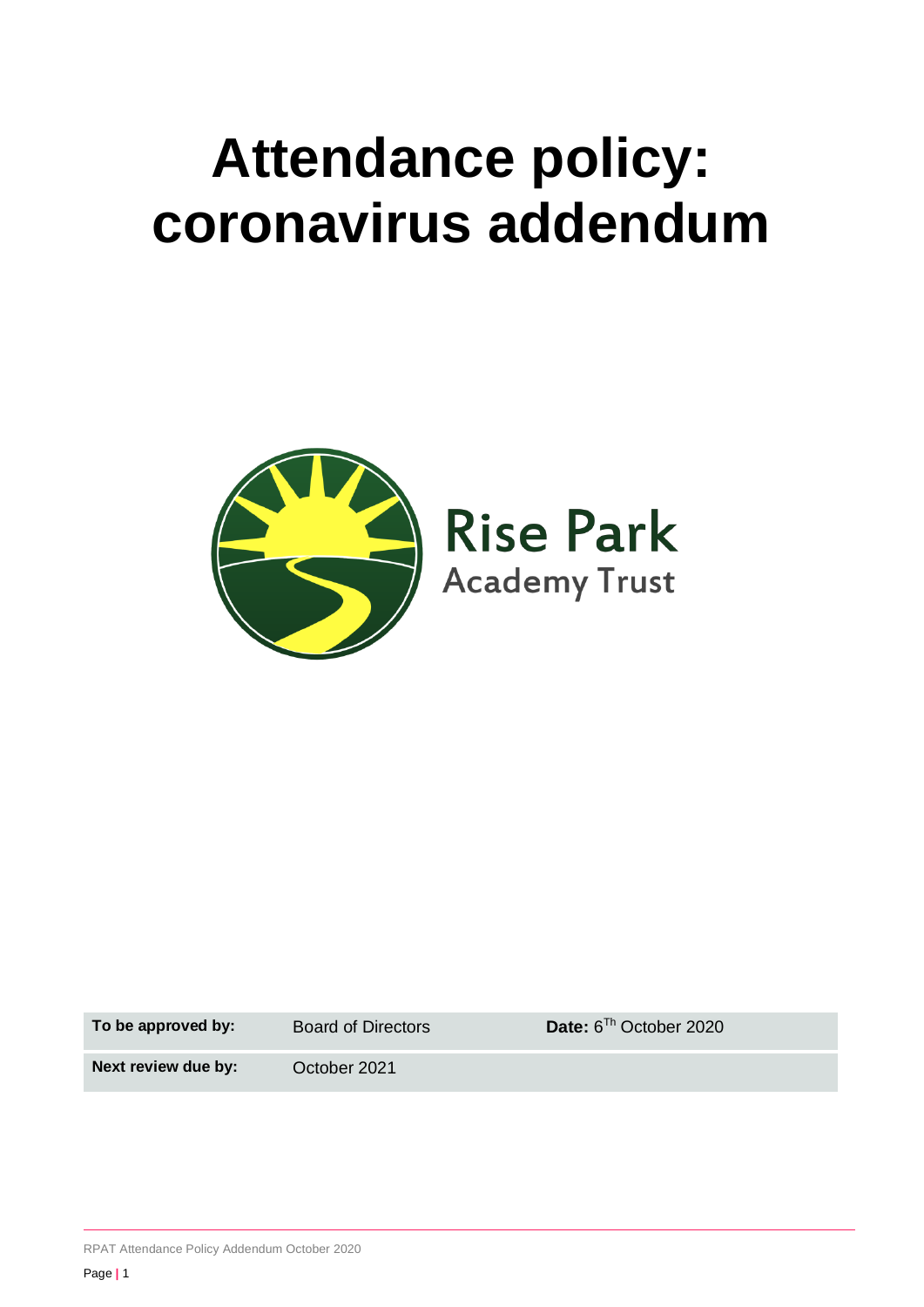# **Contents**

# <span id="page-1-0"></span>**1. Aims and scope**

We are committed to meeting our obligations with regards to school attendance by:

- Ensuring every pupil has access to full-time education to which they are entitled
- Acting early to address patterns of absence
- Supporting parents/carers and pupils who are concerned about the return to school due to coronavirus

This addendum applies from the start of the autumn term 2020 until the end of the 2020/21 academic year. It sets out changes to our normal attendance policy, and should be read in conjunction with that policy. Unless covered here, our normal attendance policy continues to apply.

We may need to amend or add to this addendum as circumstances or official guidance changes. We will communicate any changes to staff, parents and pupils.

## <span id="page-1-1"></span>**2. Guidance and definitions**

This policy meets the requirements of the Department for Education's (DfE's) [guidance](https://www.gov.uk/government/publications/school-attendance/addendum-recording-attendance-in-relation-to-coronavirus-covid-19-during-the-2020-to-2021-academic-year) on school attendance during the 2020/21 academic year.

This addendum reflects the latest advice from the local authority, London Borough of Havering.

In section 4.2 of this addendum, where we refer to 'close contact', this means:

- Direct close contacts: face-to-face contact with an infected individual for any length of time, within 1 metre, including being coughed on, a face-to-face conversation, or unprotected physical contact (skin-to-skin)
- Proximity contacts: extended close contact (within 1 to 2 metres for more than 15 minutes) with an infected individual
- Travelling in a small vehicle, like a car, with an infected person

This definition is from the DfE's [guidance on full reopening for schools](https://www.gov.uk/government/publications/actions-for-schools-during-the-coronavirus-outbreak/guidance-for-full-opening-schools) (see number 9 in 'the system of controls').

### <span id="page-1-2"></span>**3. Attendance expectations**

It is mandatory for all pupils of compulsory school age to attend school unless:

- They have been granted an authorised absence by the school in line with this section of our normal attendance policy
- They cannot attend school due to specific circumstances related to coronavirus (see section 4, below)

RPAT Attendance Policy Addendum October 2020.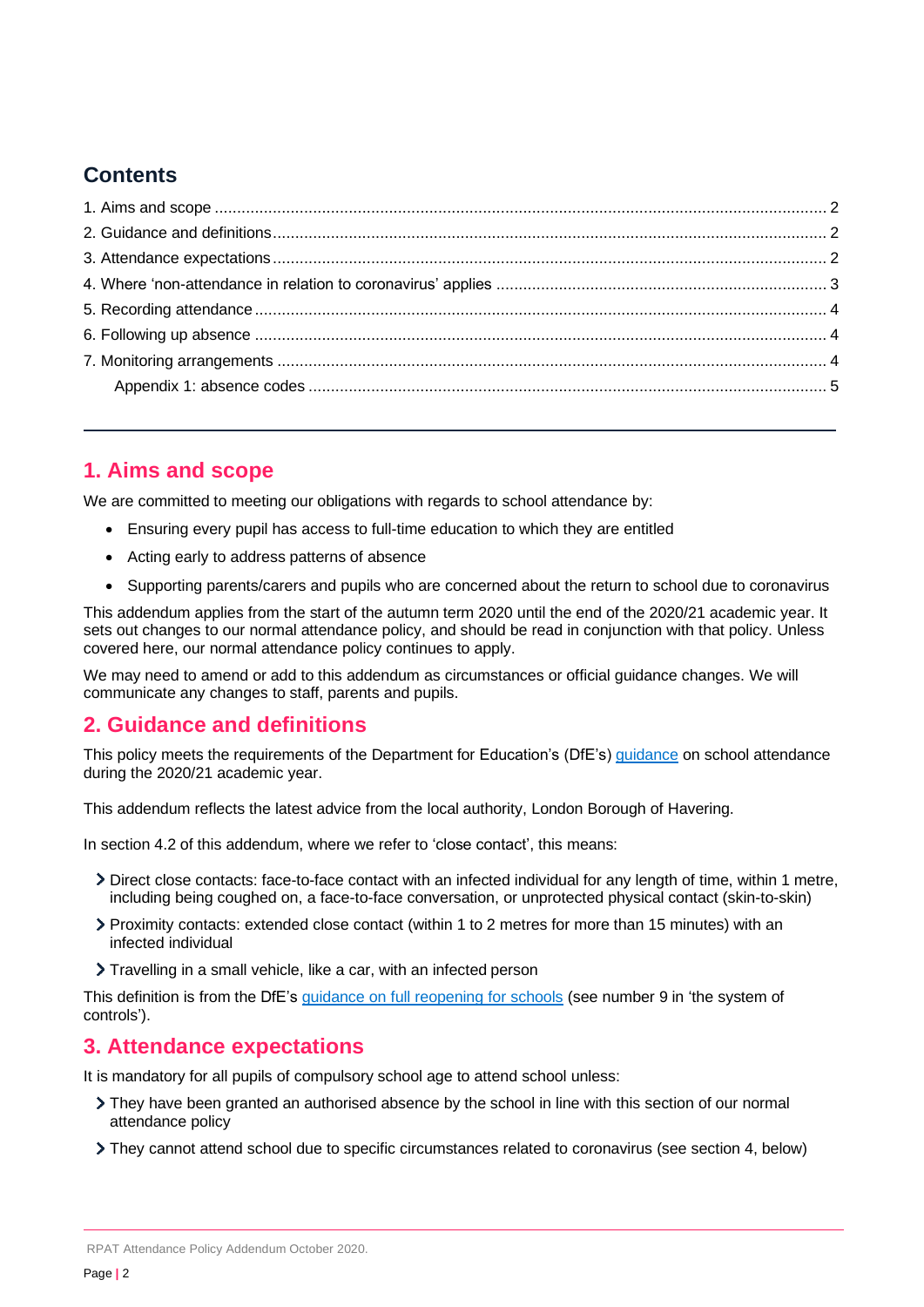## <span id="page-2-0"></span>**4. Where 'non-attendance in relation to coronavirus' applies**

We will only accept 'non-attendance in relation to coronavirus' in circumstances where a pupil's travel to, or attendance at, school would be:

- Against guidance from Public Health England and/or the Department of Health and Social Care relating to the incidence of coronavirus or its transmission
- Prohibited by any legislation or statutory directions relating to the incidence of transmission of coronavirus

#### **4.1 Pupil develops symptoms or lives with someone who does**

The pupil's parent/carer must notify the school on the first day that their child needs to self-isolate. The pupil will stay at home until they or the symptomatic person they live with receives their coronavirus test results.

**If the pupil's test result is negative**: the pupil will return to school when they feel well and no longer have symptoms similar to coronavirus. They should continue to stay at home if they remain unwell (i.e. with a different illness).

**If the person the pupil lives with tests negative:** the pupil will stop self-isolating and return to school

#### **4.2 Pupil or a 'close contact' of theirs receives a positive test result**

The pupil's parent/carer must notify the school about the positive test result as soon as possible. The school will then contact the NHS Business Support Service, as directed by Government guidance, to undertake a rapid risk assessment.

Pupils who test positive must self-isolate for at least 10 days from the onset of symptoms, and must only return to school when they no longer have symptoms (other than a cough or a loss of sense of smell or taste).

If a member of the pupil's household or a 'close contact' tests positive, the pupil must self-isolate for 14 days. The pupil must do this from when the member of their household first had symptoms, or the day the pupil last met with the 'close contact' who received the positive result.

See the definition for 'close contact' in section 2 of this addendum.

#### **4.3. Pupil has to quarantine after travel abroad**

The parent/carer must notify the school if their child has to quarantine after travel to a country that is not on the government's [exemptions](https://www.gov.uk/guidance/coronavirus-covid-19-travel-corridors#countries-and-territories-with-no-self-isolation-requirement-on-arrival-in-england) list.

The pupil must quarantine for 14 days on their arrival to the UK and return to school thereafter.

#### **4.4 Pupil is required to shield during a local lockdown**

The parent/carer will notify the school if they are advised by the government to stay at home and will provide proof of their shielding letter by sending a scan or a photocopy to the main school office.

The pupil will stay at home until the shielding measures in the local area are paused. Once the shielding measures are lifted, we will contact the pupil's parent/carer to set the expectation that they can return to school.

#### **4.5 Remote learning provision**

If a pupil is not attending school because of circumstances related to coronavirus, but where the pupil is not ill, the school will provide the pupil access to remote education.

- Our approach and expectations regarding remote education are set out in our remote learning contingency plan/policy
- We will keep a record of, and monitor, pupil engagement with remote learning, but we will not track this information in the attendance register

RPAT Attendance Policy Addendum October 2020.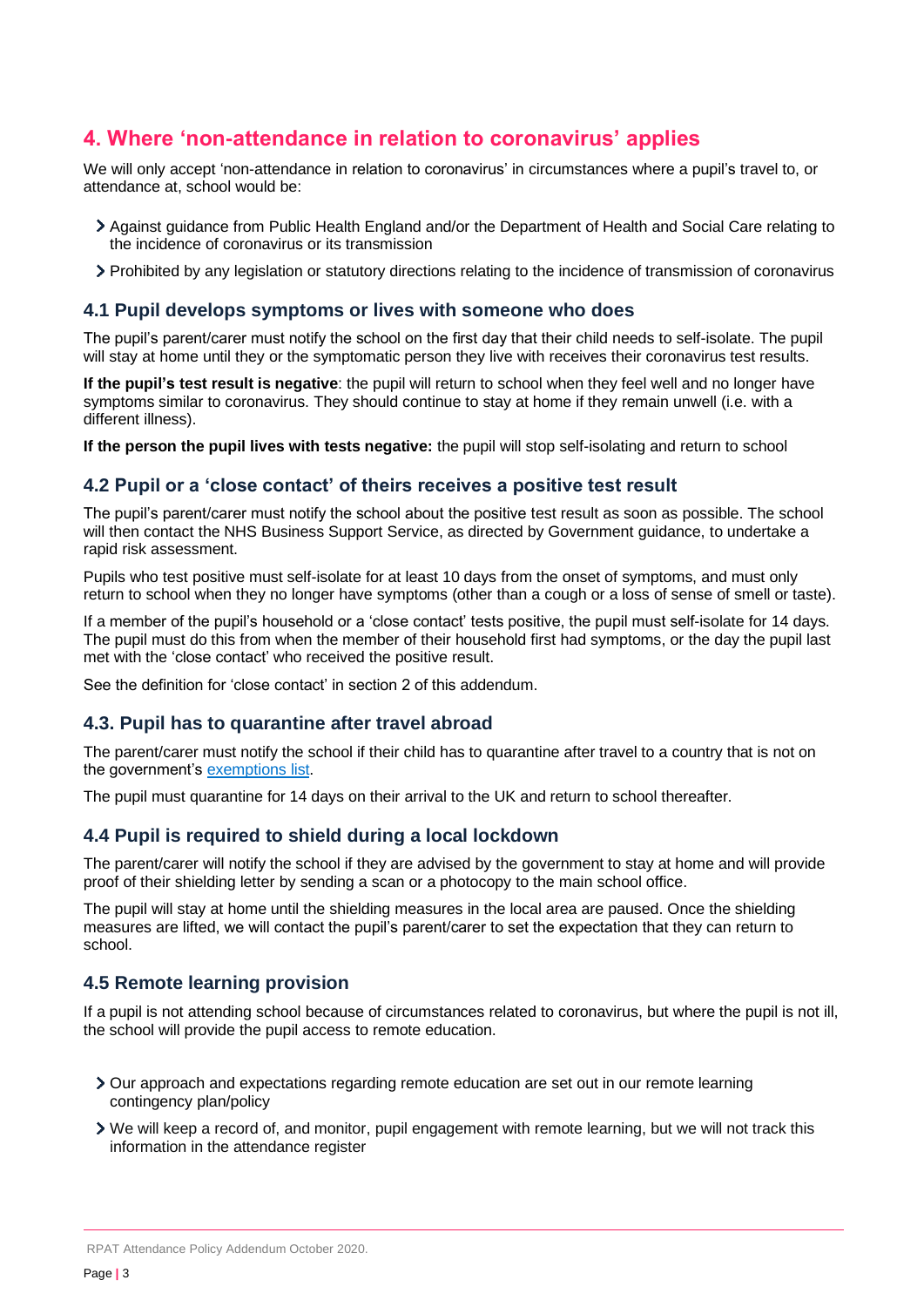# <span id="page-3-0"></span>**5. Recording attendance**

We will take our attendance register at the start of the first session of each school day and once during the second session. It will mark whether every pupil is:

- > Present
- Attending an approved off-site educational activity
- > Absent
- Unable to attend due to 'exceptional circumstances' (as defined in our current attendance policy)
- Unable to attend for reasons related to coronavirus (see appendix 1 for the relevant absence codes and when we will use them)

Pupils must arrive in school at their designated time slot on each school day.

The register for the first session will be taken and will be kept open for ten minutes after the start of the school day. The register for the second session will be taken and will be kept open for ten minutes after the start of the afternoon session.

## <span id="page-3-1"></span>**6. Following up absence**

Where any child we expect to attend school does not attend, or stops attending, we will:

- Follow up on their absence with their parent or carer by an initial telephone call, followed by a written communication
- > Notify their social worker, where they have one

If a pupil does not attend because they, and/or their parent/carer are concerned about returning to school because of coronavirus, we will:

Arrange a phone call/video meeting appointment between the parent/carer and a member of the SLT to explain the protective measures the school is taking to keep pupils safe

#### **6.1 Legal sanctions**

Please note that all normal rules on legal sanctions will apply throughout the duration of the pandemic.

## <span id="page-3-2"></span>**7. Monitoring arrangements**

This policy will be reviewed as guidance from the LA or Department for Education is updated, and as a minimum every 2 months during term time] by Mrs C. Fox, Executive Headteacher.

At every review, it will be approved by the Board of Directors.